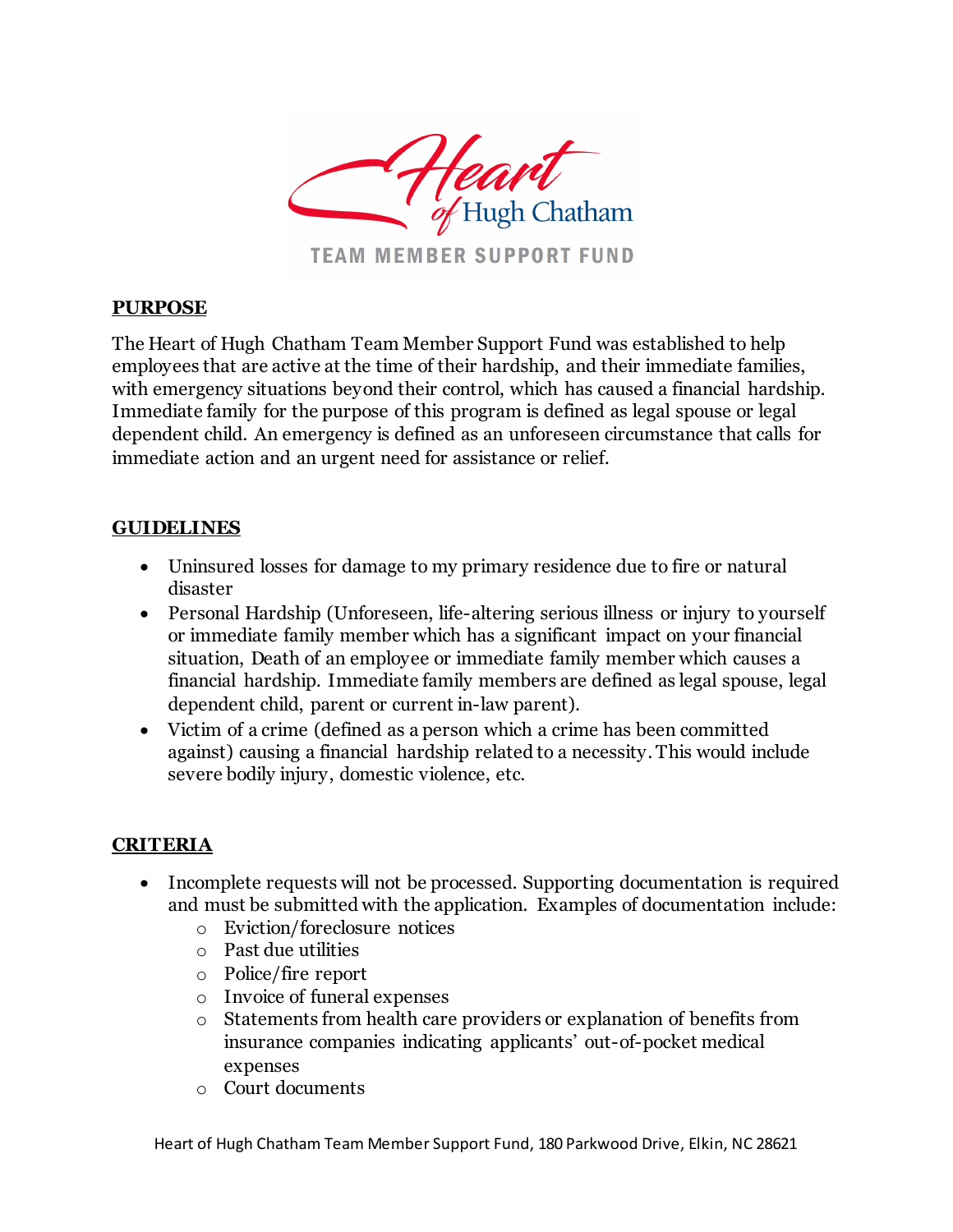- o Repair estimates
- o The documentation must substantiate the amount of the financial assistance being requested. Documentation must be on letterhead or statement of owned party.
- Employees must have been employed with Hugh Chatham Memorial Hospital for a minimum of 90 days as of the date of the emergency relief application.
- Employees must have used all eligible benefits before applying to receive assistance:
	- o Have you used your current PTO Balance?
	- o Have you been advanced up to 24 hours of PTO?
	- o Have you used the child support options for childcare?
	- o Have you applied for or received unemployment benefits?
- Only one request for assistance per family, per year, will be granted in a 365-day period.
- Employees cannot apply for the same financial hardship more than once.

## **FINANCIAL ASSISTANCE**

- Requests are reviewed by the Heart of Hugh Chatham Team Member Support Fund committee in the month received.
- The maximum amount of assistance the fund provides is \$5,000.00 per occurrence.
- All awards are subject to availability of funds and extent of need. The fund is supported by donations and there is no guarantee that there will be available funds at any given time.

## **DISTRIBUTION OF FUNDS**

- Employee will receive a phone call and/or email notification of the committee's decision.
- Funds will be distributed via a check and may be picked up from the HR office located on the second floor of the hospital.
- Internal Revenue Service regulations require that the grant be reported as income on your annual W2 form.

# **COMPLETING THE APPLICATION**

Complete the entire application, providing as much detail regarding your circumstance as possible, and submit supporting documentation with your application. Applications without supporting documentation will not be considered. Submit your completed application to [humanresources@hughchatham.org](mailto:humanresources@hughchatham.org) or by mail to the address below.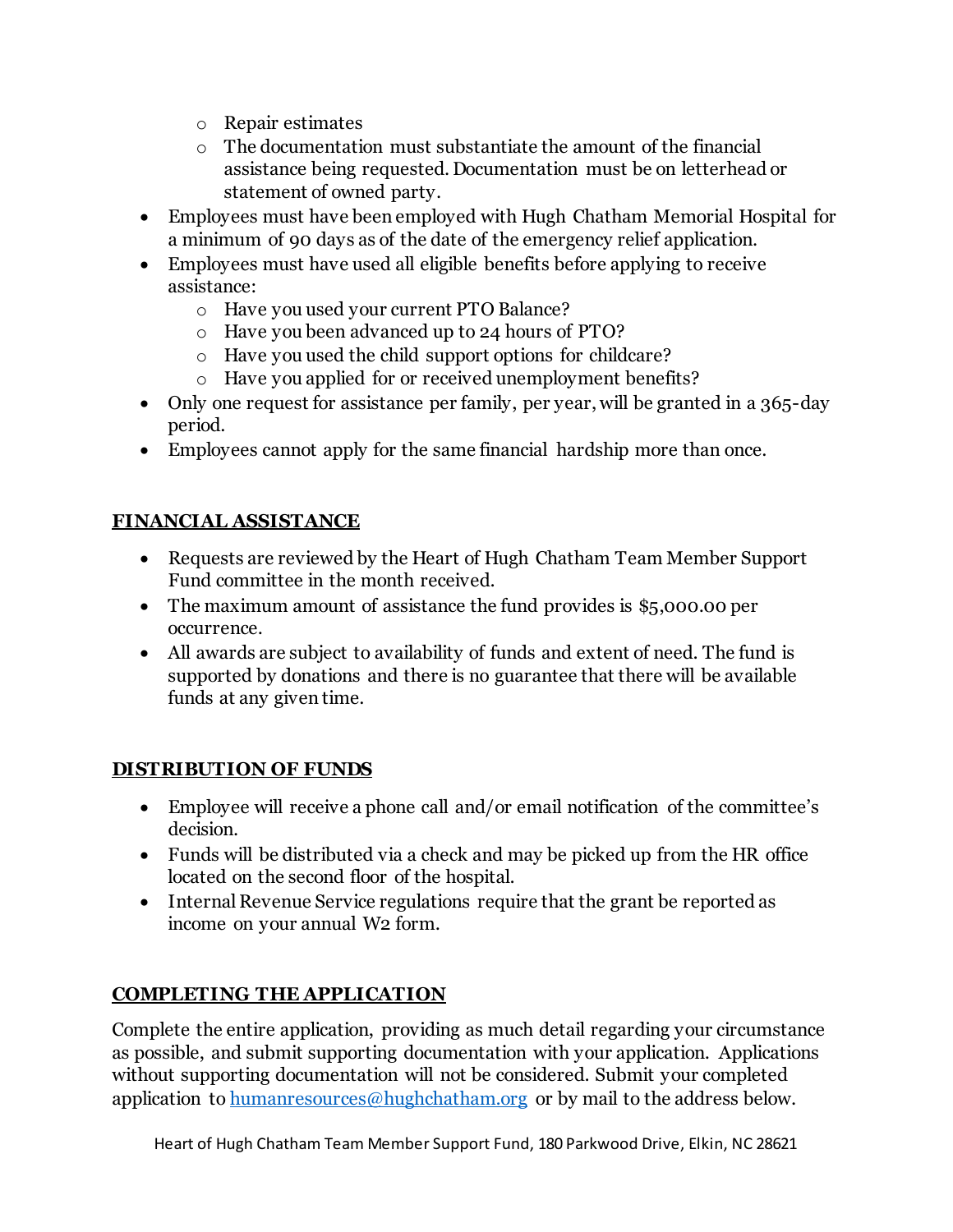

**TEAM MEMBER SUPPORT FUND** 

| Employee Name:                         |                                                                                                                                             |                                                                                                                                                                              |
|----------------------------------------|---------------------------------------------------------------------------------------------------------------------------------------------|------------------------------------------------------------------------------------------------------------------------------------------------------------------------------|
| Employee IDNumber:                     |                                                                                                                                             |                                                                                                                                                                              |
| Department:                            |                                                                                                                                             | <u> 1980 - Johann John Stoff, deutscher Stoff, der Stoff, der Stoff, der Stoff, der Stoff, der Stoff, der Stoff, </u>                                                        |
| Position:                              |                                                                                                                                             |                                                                                                                                                                              |
| Phone Number:                          |                                                                                                                                             | <u> 1980 - Johann John Stone, mensk politik (f. 1980)</u>                                                                                                                    |
| Email Address:                         |                                                                                                                                             |                                                                                                                                                                              |
|                                        | I would like to request a grant due to an unexpected hardship.<br>I am a part time/full time employee of HCMH for at least the past 90 days | I have never received assistance from the Heart of Hugh Chatham Team Member Support Fund<br>In the past 12 months, I have received assistance that did not exceed \$5,000.00 |
| Personal Hardship<br>Victim of a crime | I have experienced the following:                                                                                                           | Uninsured losses for damage to my primary residence due to fire or natural disaster                                                                                          |
|                                        | I have attached the following documentation<br>Eviction/Foreclosure Notice<br>Police/Fire Reports<br><b>Court Documents</b>                 | <b>Past Due Utilities</b><br>Invoice of Funeral Expenses<br><b>Medical Statements</b>                                                                                        |
| Repair Estimates                       |                                                                                                                                             | Other                                                                                                                                                                        |

*Please provide a sum mary of your situation and why this is creating a financial hardship for you. (Attach a clearly written or typed summary to your application)*

Heart of Hugh Chatham Team Member Support Fund, 180 Parkwood Drive, Elkin, NC 28621